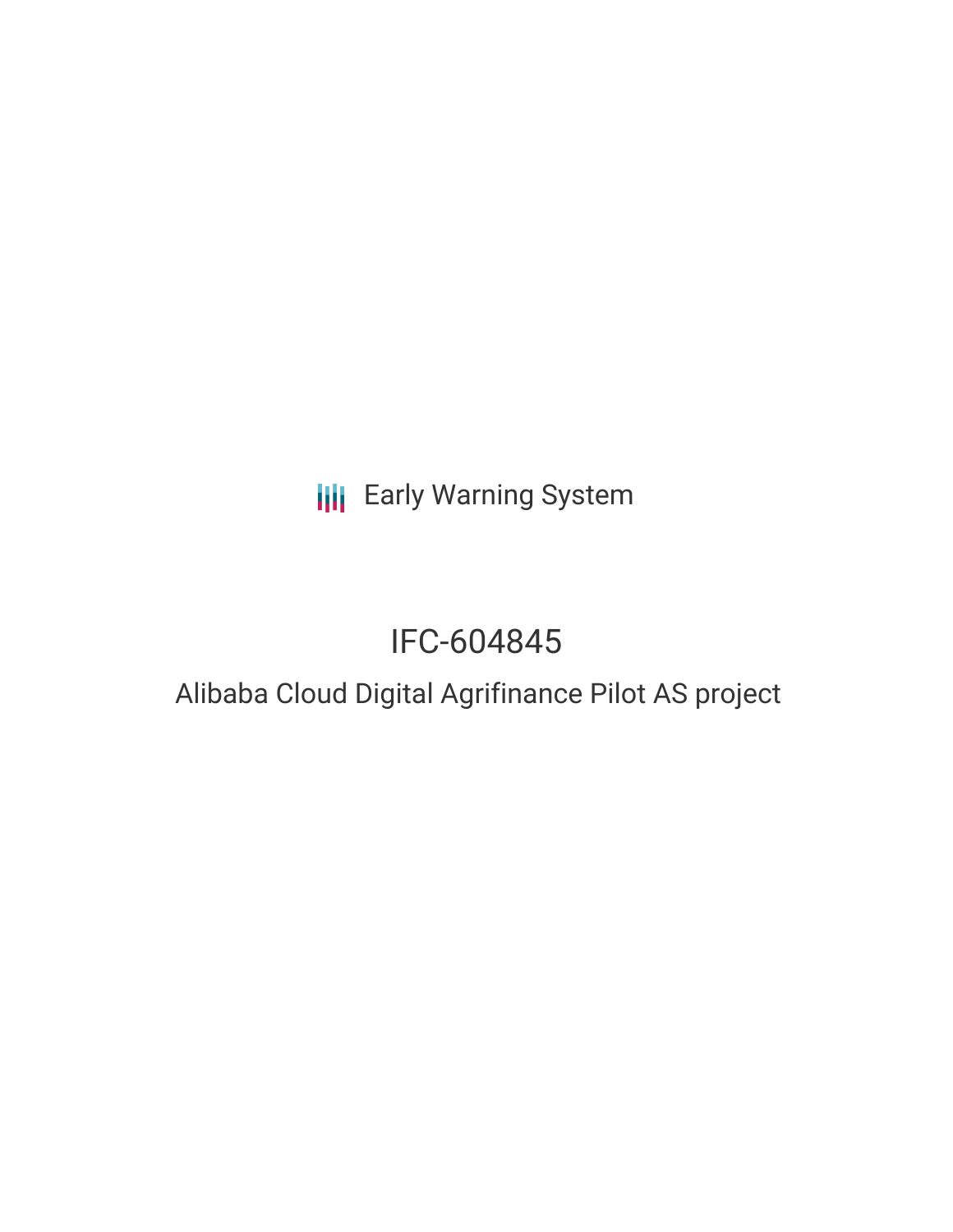

#### **Quick Facts**

| <b>Countries</b>              | China                                             |
|-------------------------------|---------------------------------------------------|
| <b>Financial Institutions</b> | International Finance Corporation (IFC)           |
| Status                        | Approved                                          |
| <b>Bank Risk Rating</b>       | U                                                 |
| <b>Voting Date</b>            | 2020-05-27                                        |
| <b>Borrower</b>               | Alibaba Cloud                                     |
| <b>Sectors</b>                | Agriculture and Forestry, Communications, Finance |
| Investment Type(s)            | <b>Advisory Services</b>                          |
|                               |                                                   |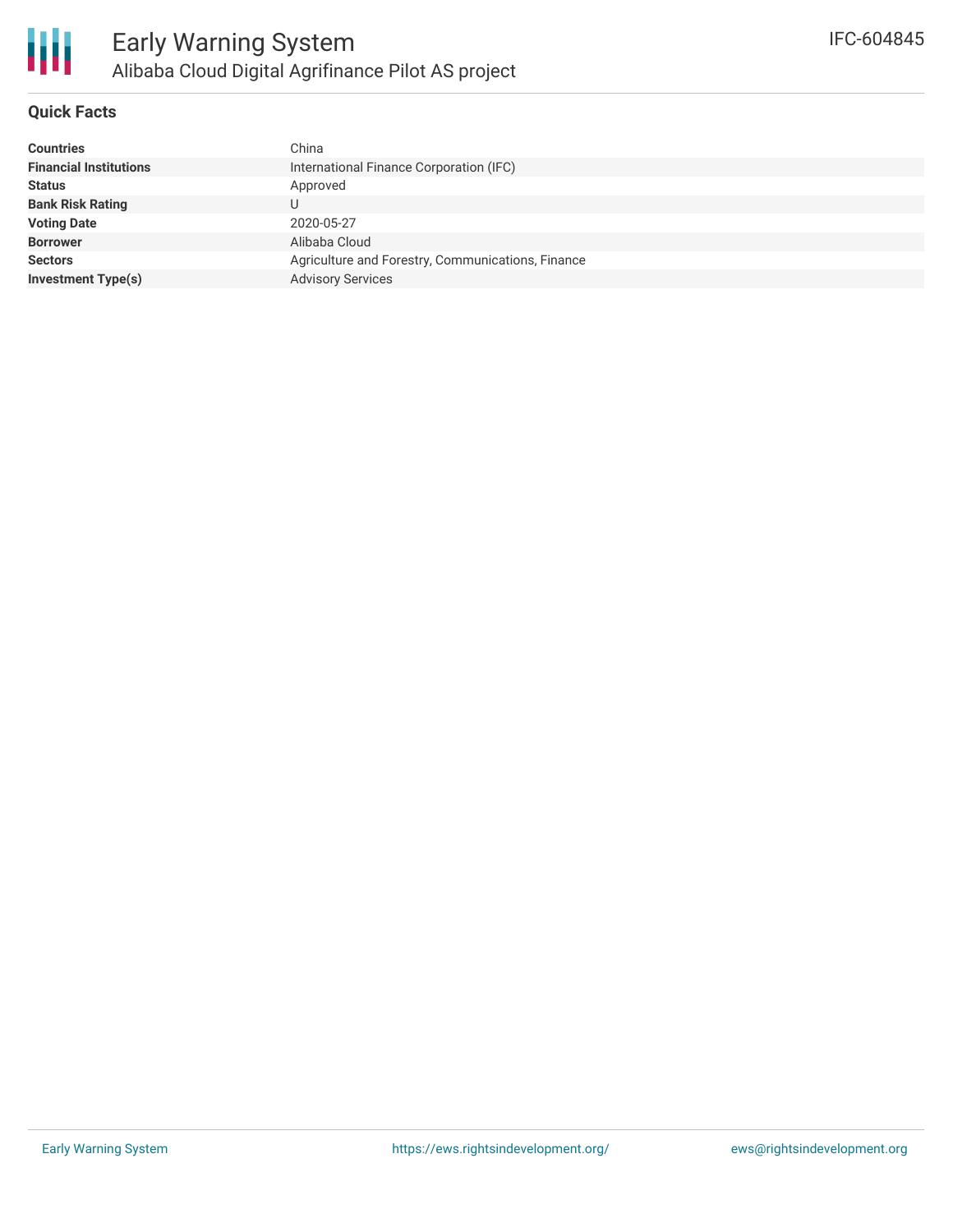

#### **Project Description**

According to the bank website, the client aims to advance financial access for the un(der)served last mile by helping rural financial institutions develop low cost and high availability fintech solutions. The Advisory Service project intends to support the Client to pilot a digital agri-lending solution in a selected rural commercial bank in China. The digital agri-lending solution combines financial technologies with agricultural data analytics and IFC agri-lending scoring methodologies to help lower costs and improve efficiency and objectivity of the decision process for providing financial services and enhancing financial inclusion in rural China.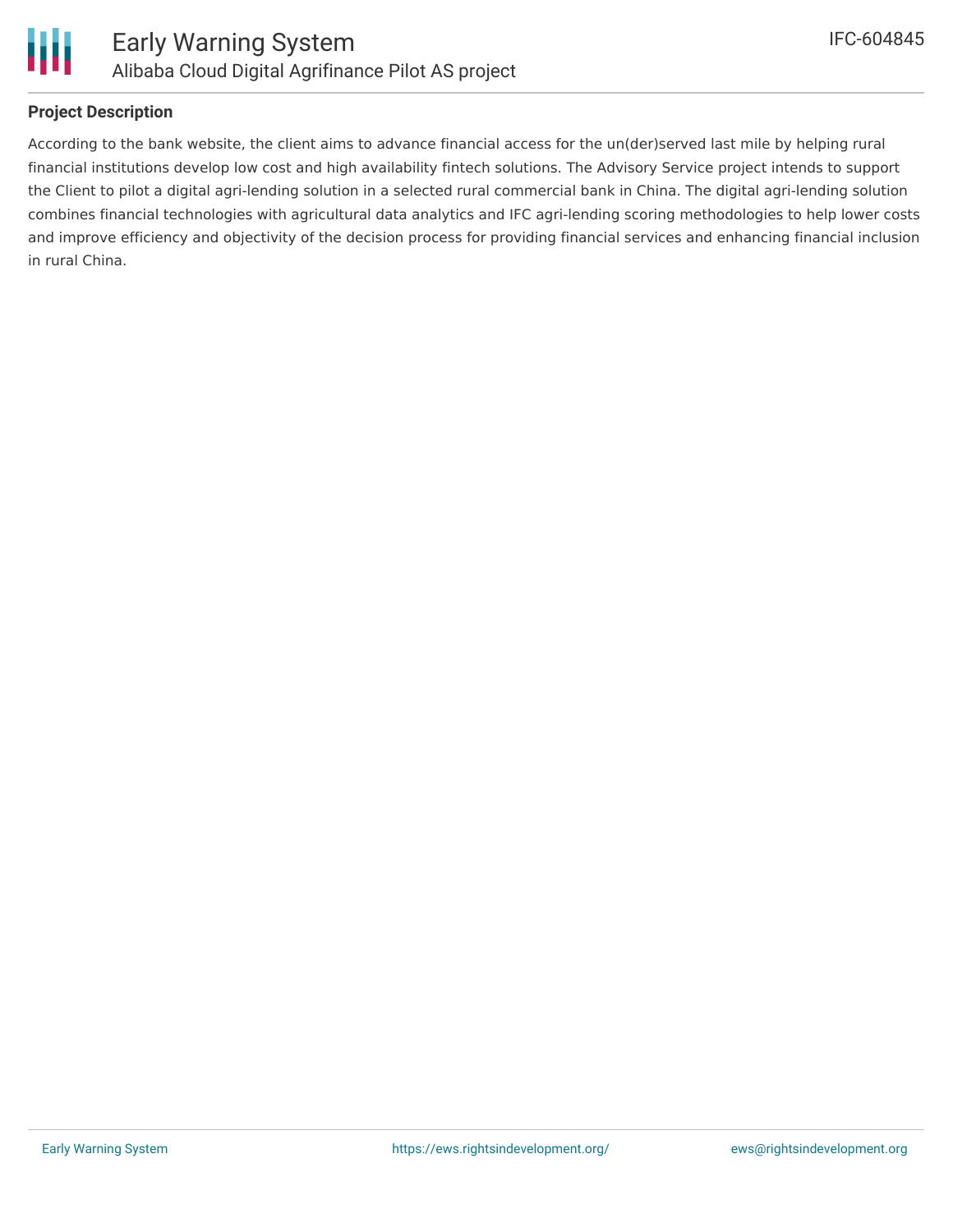

#### **Investment Description**

• International Finance Corporation (IFC)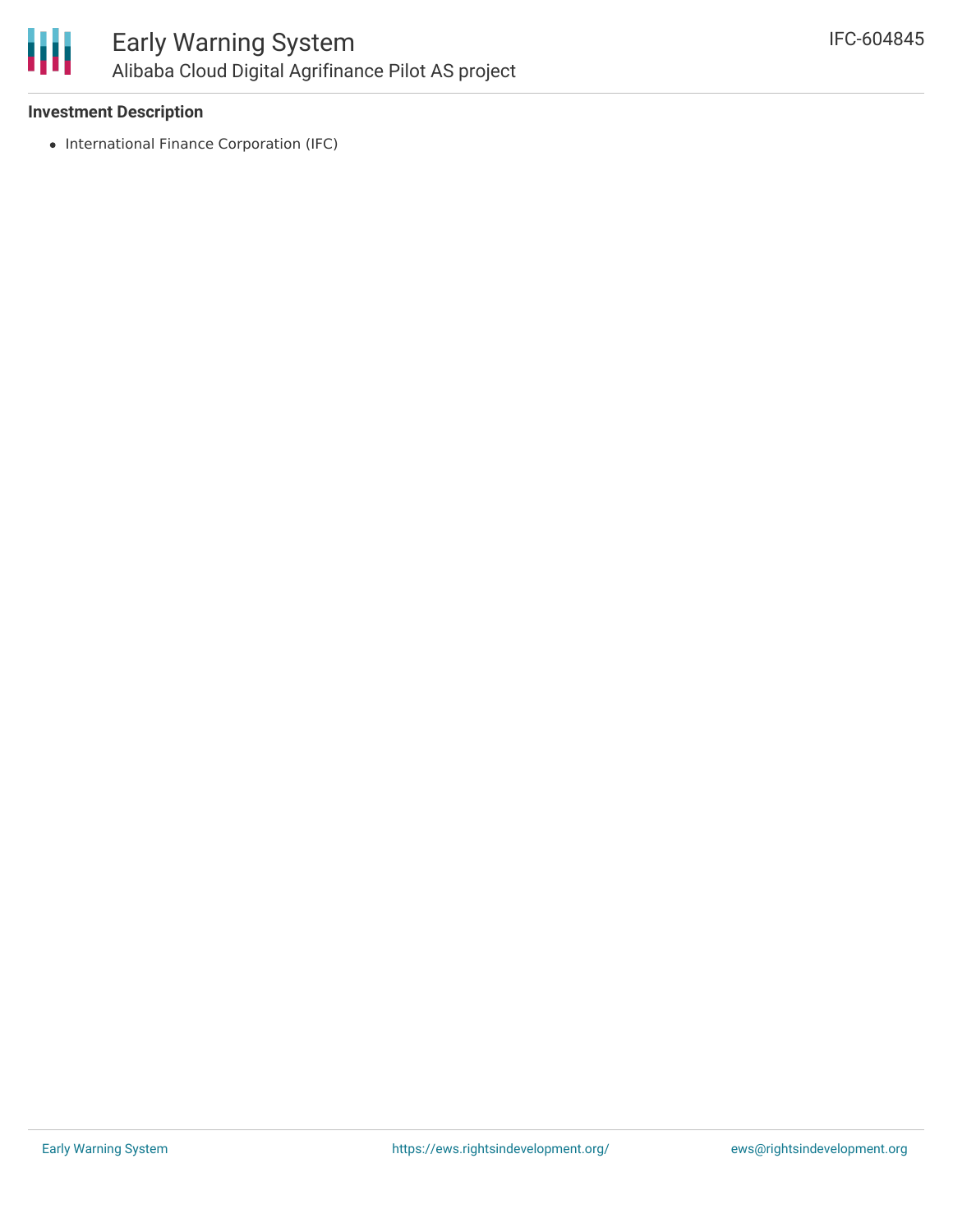

# Early Warning System

Alibaba Cloud Digital Agrifinance Pilot AS project

| <b>Private Actor 1</b> | <b>Private Actor</b><br>' Role | <b>Private Actor</b><br>1 Sector | <b>Relation</b> | <b>Private Actor 2</b> | <b>Private Actor</b><br>2 Role | <b>Private Actor</b><br>2 Sector |
|------------------------|--------------------------------|----------------------------------|-----------------|------------------------|--------------------------------|----------------------------------|
| $\sim$                 |                                |                                  |                 | Alibaba Cloud          | Client                         |                                  |